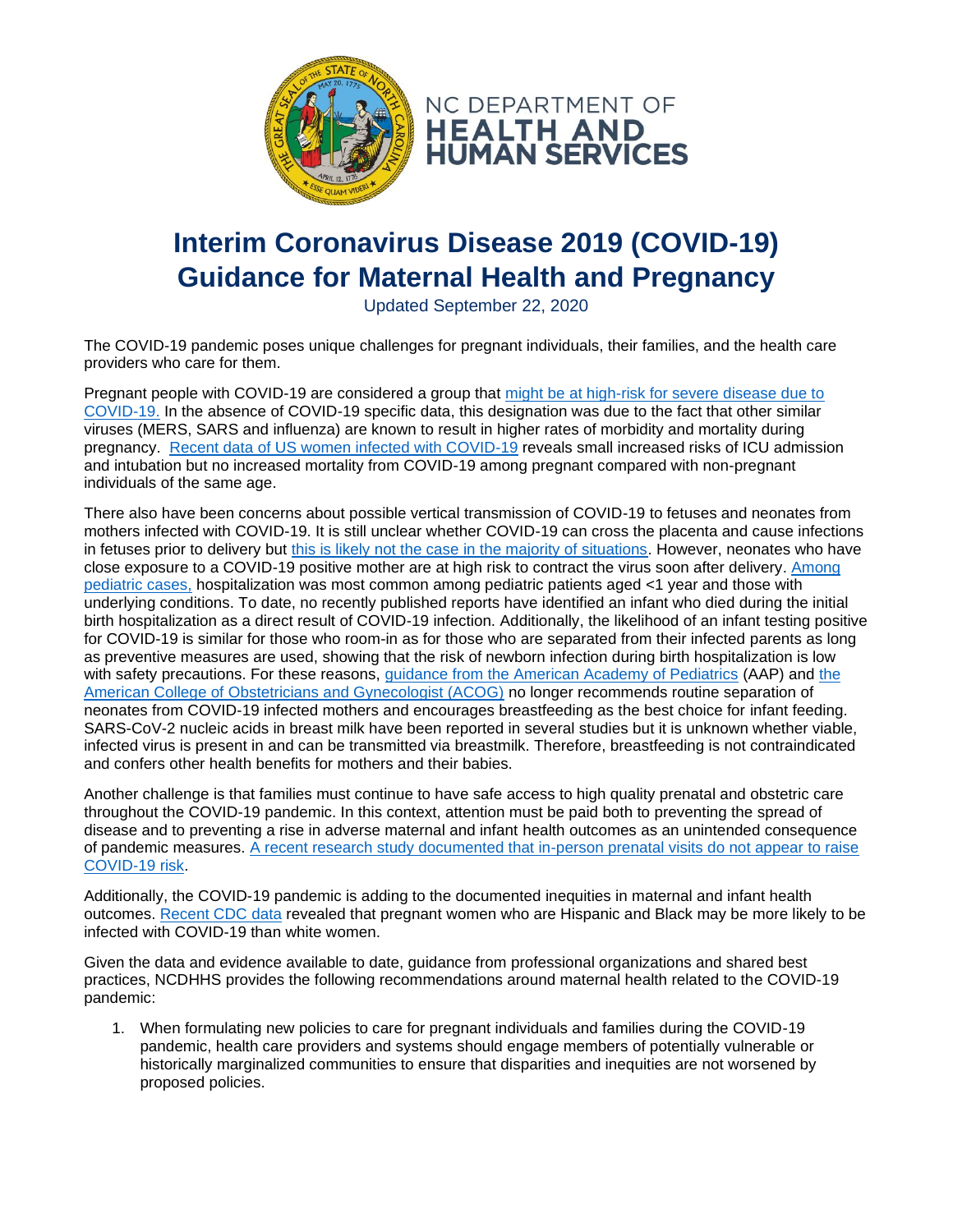## **NC DEPARTMENT OF HEALTH AND HUMAN SERVICES**

- 2. Pregnant individuals and those contemplating pregnancy should be educated about the potential risks of COVID-19 in pregnancy. Providers may need to be prepared for discussions related to out of hospital deliveries.
- 3. Discussion of contraceptive methods of choice prenatally, with postpartum access at hospital discharge, should be prioritized. Individuals in the preconception/postpartum/interconception period should have access to contraceptive methods of choice, preferably on the same day they are requested, and should be prioritized for all women of reproductive age.
- 4. Access to time-sensitive women's health services should not be delayed due to COVID-19 concerns.
- 5. Pregnant individuals should take [measures to prevent COVID-19 exposure,](https://covid19.ncdhhs.gov/materials-resources/know-your-ws-wear-wait-wash) including:
	- a. Wearing a mask or face covering outside of one's home.
	- b. Washing hands frequently.
	- c. Maintaining physical distancing.
	- d. Limiting contact with other individuals outside of household contacts as much as practicable.
	- e. Maintaining an adequate supply of preparedness resources including medications, medical supplies and vitamins.
- 6. Employers of pregnant individuals should allow them to work remotely as much as possible, limit opportunities for exposure to COVID-19 on the job by implementing safety measures, and ensure PPE access as indicated for those who must have close contact with other individuals outside of household contacts as part of their job duties.
- 7. To the extent possible, health care facilities who care for pregnant individuals with COVID-19 should participate in data collection (e.g. [the PRIORITY study\)](https://priority.ucsf.edu/) so that more information is gathered including information about racial and ethnic inequities.
- 8. Health care systems and providers should investigate and provide alternative methods of providing prenatal care to limit in-person appointments while still providing high quality care. This may include use of [telehealth,](https://www.acog.org/clinical-information/physician-faqs/covid-19-faqs-for-ob-gyns-telehealth) home visiting, and [drive through visits](https://journals.lww.com/greenjournal/fulltext/2020/07000/rapid_deployment_of_a_drive_through_prenatal_care.7.aspx) when applicable.
- 9. When telehealth appointments are used, providers should appropriately screen patients for access to telehealth (including Internet access). They should also provide information about [local broadband access](https://www.ncbroadband.gov/covid-19) such as school or library parking lots.
- 10. Health care systems and facilities should have a policy limiting visitors during inpatient and outpatient encounters that considers:
	- a. Infection risks specific to their geographic area and their population.
	- b. Availability of PPE and space for social distancing in the facility.
	- c. The need for an individual in labor to have a support person.
	- d. The health benefits of including doulas in the childbirth team.
	- e. Compassionate exceptions in the outpatient setting for fetal loss, miscarriage and/or serious fetal anomalies.
	- f. Compassionate exceptions in the outpatient setting for pregnant individuals with serious mental health conditions or disabilities or who are under the age of 18.
- 11. Providers and facilities should inform pregnant individuals covered by Medicaid that their Medicaid for Pregnant Women (MPW) coverage postpartum is extended during this COVID-19 pandemic. MPW continues to cover services that were caused or worsened by the pregnancy and/or complicate their postpartum status. Individuals are strongly encouraged to check with their local Department of Social Services to determine if they qualify for full Medicaid services beyond the immediate postpartum period. This may provide coverage for additional services beyond the immediate postpartum period than MPW alone. Some individuals qualify for full Medicaid after the pregnancy is completed and others may qualify for the [Family Planning Be Smart Program](https://medicaid.ncdhhs.gov/beneficiaries/get-started/find-programs-and-services/be-smart-family-planning-program) after postpartum coverage.
- 12. Families should continue to have access to interventions that are known to improve maternal outcomes and health inequities including access to trained doulas during labor, access to group prenatal care in a virtual format when possible, lactation support, and access to home visiting programs and care management services.
- 13. Ensure access to COVID-19 testing for pregnant individuals. Providers should be aware of local testing sites for patients.
	- a. In areas and populations with high COVID-19 infection rates and access to testing, [universal](https://journals.lww.com/greenjournal/Fulltext/2020/08000/Is_Universal_Testing_for_Severe_Acute_Respiratory.1.aspx)  [testing for pregnant women prior to delivery should be considered.](https://journals.lww.com/greenjournal/Fulltext/2020/08000/Is_Universal_Testing_for_Severe_Acute_Respiratory.1.aspx)
	- b. Considerations should be made for pregnant individuals who have tested negative for COVID-19 and/or are at low risk of COVID-19 to remove their mask during active labor.